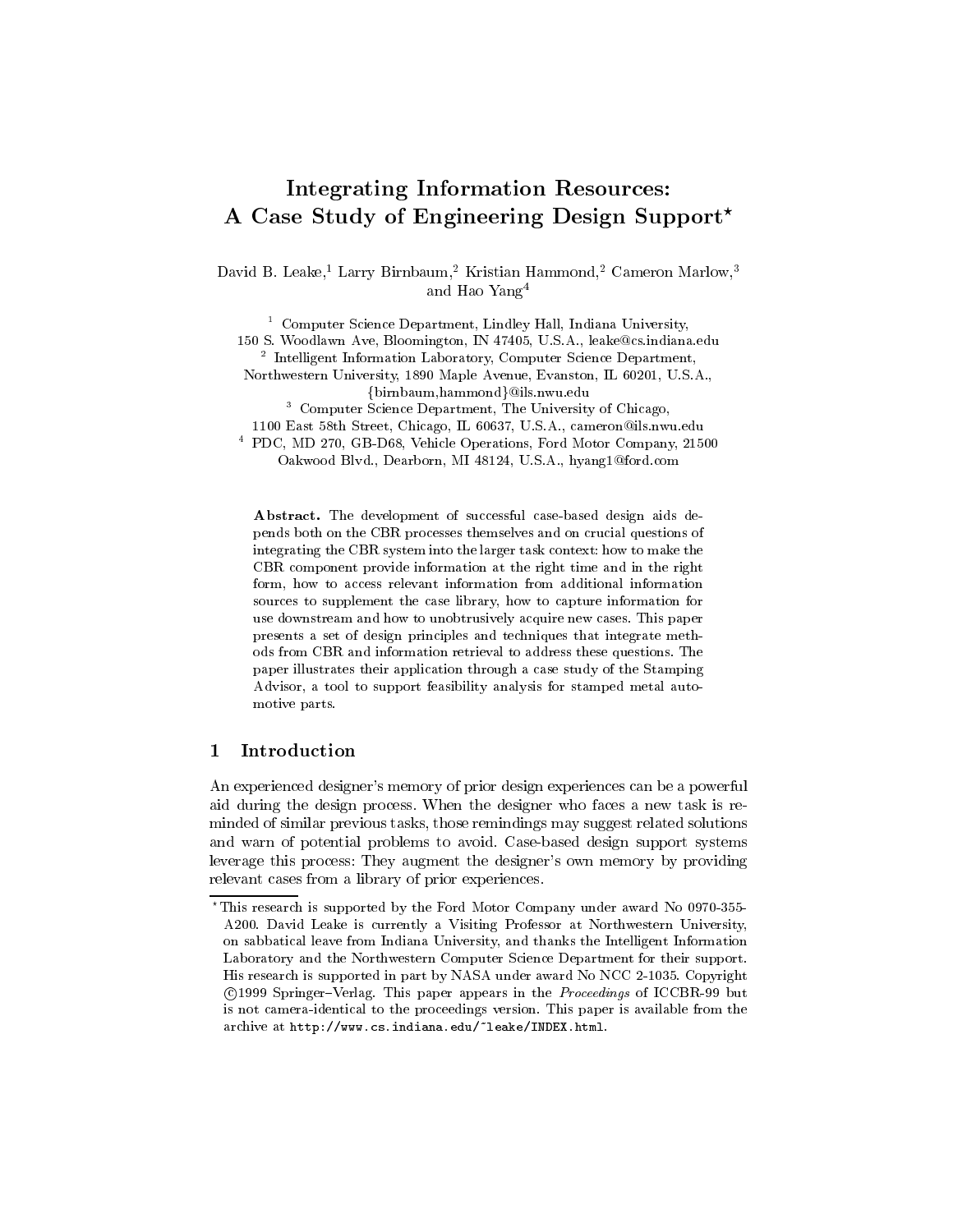Case-based design has long been an active area of case-based reasoning research, and numerous case-based design aids have been implemented to support a wide range of design tasks (see (Kolodner, 1993) for some examples of these systems). Fully realizing the benefits of such systems, however, requires addressing additional issues beyond the case-based design support process itself. In order to maximize the usefulness of case-based design aids, they must be designed not as stand-alone systems but as integral parts of a single unified framework that supports all phases of the design process and the multiple actors that are often involved, and that draws on the multiple available information resources. De velopers of such systems must address crucial questions of integrating the CBR system into the larger task context: how to make the CBR component provide information at the right time and in the right form, how to exploit other information sources in concert with case information, and how to capture information for use downstream and to unobtrusively acquire new cases. This paper presents a set of design principles and techniques addressing these questions. It illustrates their application through a case study of the Stamping Advisor, a tool to support feasibility analysis for stamped automotive parts.

#### $\overline{2}$ The Stamping Advisor Domain

Automotive body design is a crucial task in automobile development. Body design has a profound impact on the vehicle's appeal and function, and the body is the most expensive component of the vehicle to manufacture. Stamped body parts, which make up the ma jor portion of the body subsystem, are designed under constraints arising from aesthetic considerations, structural and functional requirements, cost concerns, and the availability of manufacturing resources.

Body styles are developed in an iterative process between the designers and feasibility engineers who examine the design for potential manufacturing issues. These include formability issues, which may result in splitting or wrinkling of the metal after the stamping process; manufacturing process complexity issues, such as shapes that must be stamped with a large number of dies (increasing costs), and quality concerns due to material properties and feature shapes, which may add significant cost to die testing or affect the quality or consistency of the final product.

The feasibility engineer's task is to identify potential problems, to justify why they are likely to occur, to estimate the costs that will be incurred if they are not addressed, and to propose design revisions to remedy them. Feasibility engineers report that they often base their judgments on specific experiences with prior designs. However, new engineers begin their work without this library of experiences, and even experienced engineers may not have had experience with the most relevant designs for a particular problem. Multiple information resources exist to aid the feasibility analysis task, such as records of experiences with prior designs, stored in paper and electronic forms. However, it may be difficult or excessively time-consuming for engineers to locate the needed information. Likewise, communicating their decisions and justications is often cumbersome: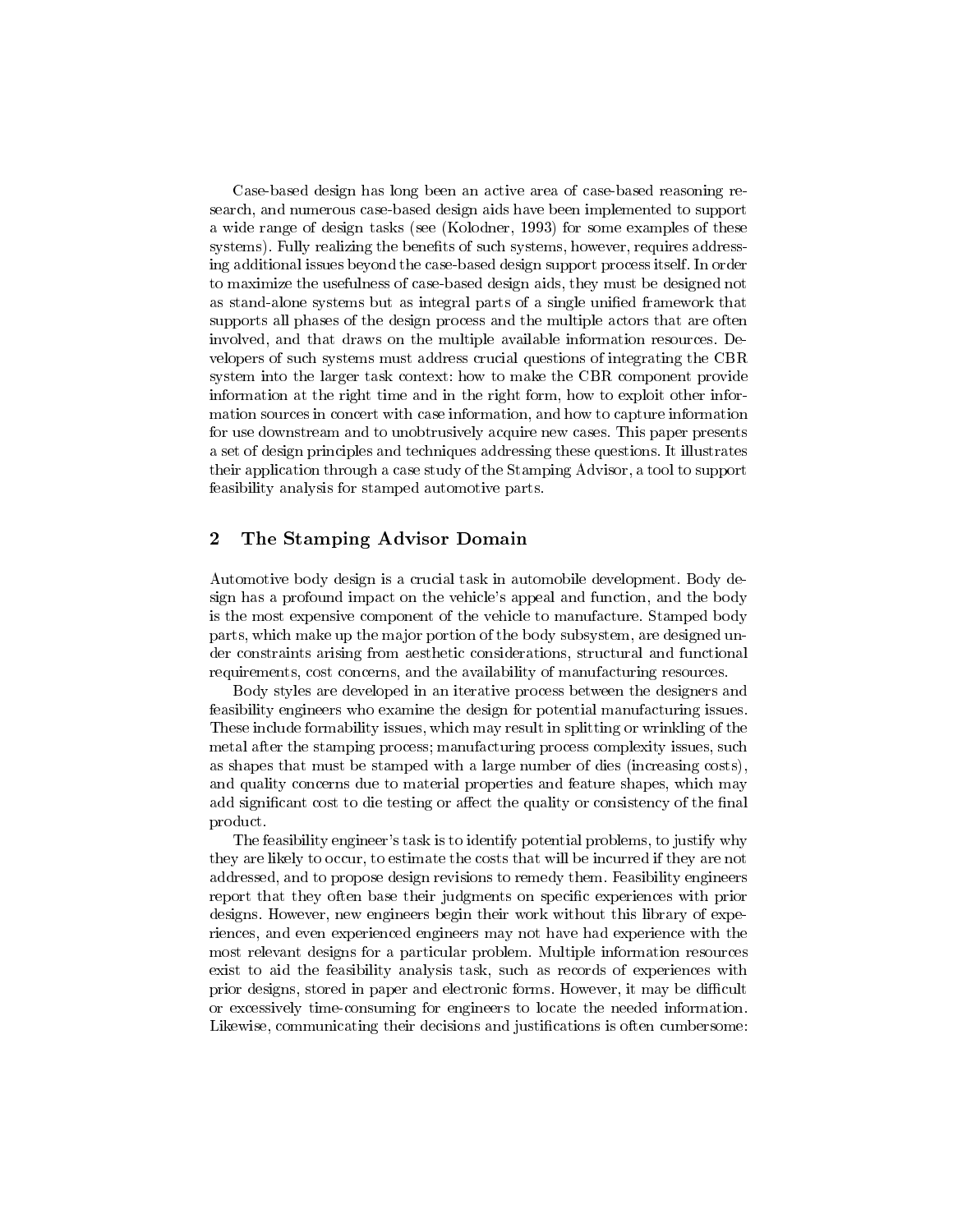The standard method for communicating their decisions downstream is to fill out and send a paper form.

Key questions for improving this process are how to provide better access to experiences and other engineering knowledge, and how to improve the usefulness of the information when it is reapplied. A collaboration was established between the Intelligent Information Laboratory at Northwestern University and the Vehicle Operations and Visteon divisions at the Ford Motor Company to investigate integrated case-based design support systems to address these questions. The company already had captured paper records of feasibility assessment issues and decisions, some of which had been placed in a database, providing a library of seed cases. The research question was how, given a set of feasibility analysis cases and the standard manuals used by feasibility engineers, to access and present them to maximize their usefulness to the design process.

Thus one goal of the project was *information integration* (Knoblock and Levy, 1998): to develop methods for satisfying the designer's information needs using cases and other information sources, for integrating the CBR system to automatically produce the information needed downstream, and for supporting unobtrusive case acquisition from available information. The Intelligent Information Laboratory developed the *Stamping Advisor* system, described in this paper, to demonstrate a framework for this design support process, and its approaches are now being applied to new systems at the Ford Motor Company.

### 3 Principles for Integrated Intelligent Design Support

The Stamping Advisor system embodies five general principles for the integration of case-based design support systems into the design environment. These principles are:

- ${\bf -}$  seamless interaction. Interaction with the combined system must parallel the feasibility engineer's own problem-solving process.
- $\sigma$  and the vient retrievalism must be seen in the system productively anticipate information tion needs and automatically provide the right information when it is needed, rather than placing the burden on the user to formulate requests.
- ${\bf I}$  is a system with other the system must link all  ${\bf I}$  is a system must line all  ${\bf I}$ available information resources, presenting prior cases, supplementary information to help understand the cases or apply their lessons, and additional information as appropriate to the task.
- ${\bf -}$  Integration across tasks. The system must serve not only the immediate reasoning task but also the downstream tasks it serves. The system should automatically access information about the previous tasks to provide a context for its reasoning, and should produce products that can be used by the reasoning processes downstream.
- { Experience capture: Each processing episode must provide new cases in a usable form.

These principles are related to basic tenets of the case-based reasoning cognitive model (Kolodner, 1994; Leake, 1998; Schank, 1982): That accessing and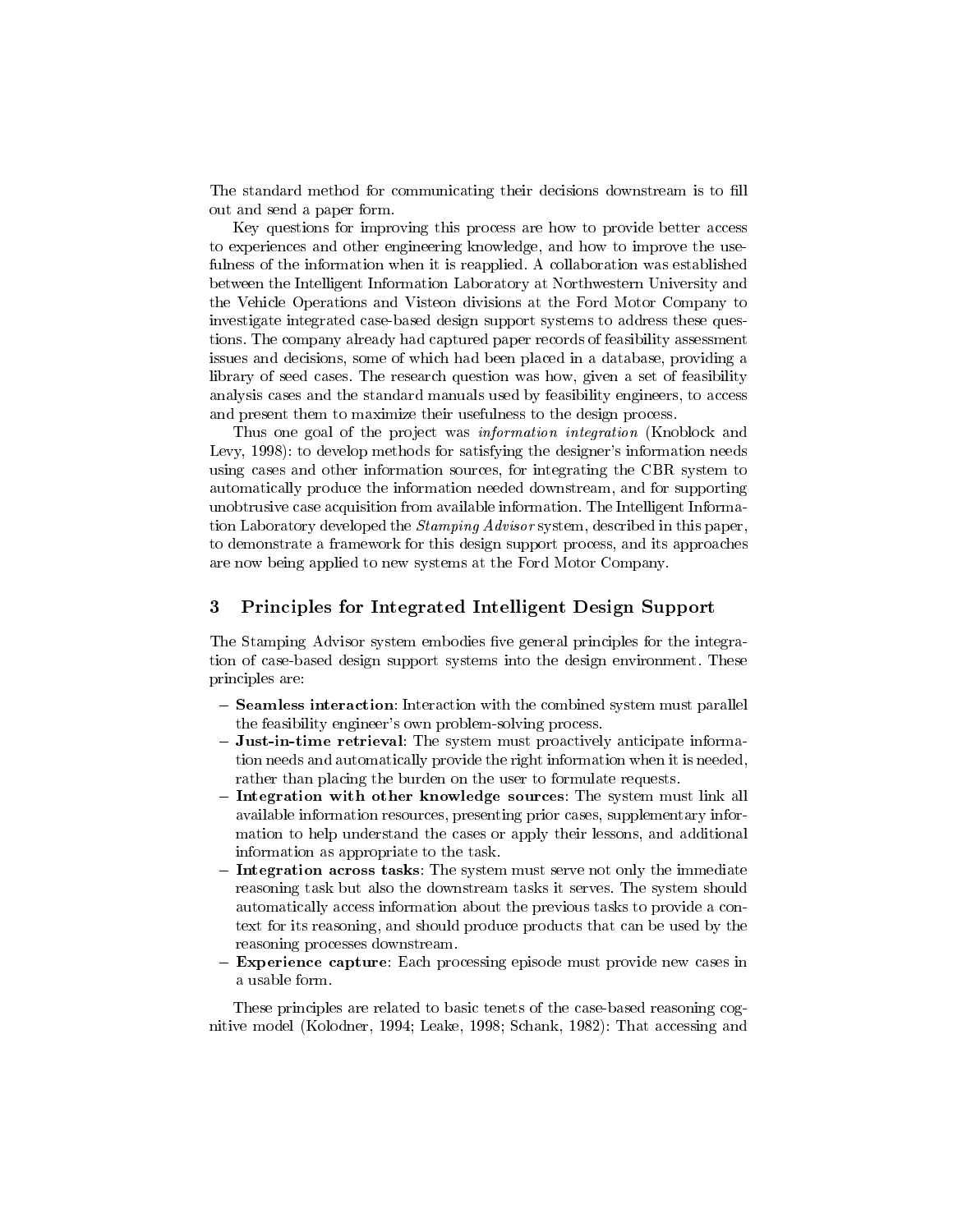storing cases is a natural part of task performance and that models of knowledge access must reflect the task context. Our design support framework extends these principles to anticipate the user's needs, accessing relevant information wherever it is available, and extends the target of support beyond the current user to capture and transmit relevant information downstream.

#### 3.1Realizing these principles

Achieving a design support system that respects the previous principles requires addressing a number of CBR issues. Integrating the system with the feasibility engineer's reasoning and providing just-in-time support requires modeling his or her reasoning process, and especially modeling when and why particular cases and other information resources are retrieved. Integrating multiple knowledge sources depends both on appropriate task-based indexing and on methods for similarity assessment and retrieval that can be applied to preexisting documents and other information sources that differ from traditional cases. Experience capture depends on methods for case acquisition. The remainder of this paper discusses how the Stamping Advisor system addresses each of these issues.

### $\overline{\mathbf{4}}$ 4 Coordinating Case Presentation with the Reasoning of Feasibility Engineers

One of the goals of the Stamping Advisor project was to make case presentation fit the engineer's own reasoning. This is done in two ways: by designing the case presentation interface to fit the engineer's reasoning style, and by using knowledge of the engineer's task to anticipate the engineer's information needs and provide information proactively.

Feasibility engineers are given a computer-generated image of the part to evaluate, produced by the computer-aided design (CAD) system that the engineer used to generate the design. Interviews with feasibility engineers established that one of their reasoning styles is to sequentially scan the image, tracing around the boarder of the part looking for portions of the design that raise feasibility issues. The primary system interface provides a CAD image of a part, with different regions annotated by information about relevant cases. This makes it easy for the engineer to follow his or her normal process of scanning the design.

Given a design whose feasibility needs to be determined, the system presents a summary of the cases retrieved and the issues involved, using a graphical display of a part image with annotations concerning the number of issues found for each region of the part and their resolutions. The graphical interface organizes case information geometrically according to the regions of the part. For each region, it provides a summary of the cases found that involve issues for that region. The summaries of the issues for each area of the design are highlighted with colorcoded warnings to identify the most problematic regions (green when surrogates support feasibility, yellow for limited problems, red for more serious problems). Figure 1 shows the issue summary interface for an automobile fender. In the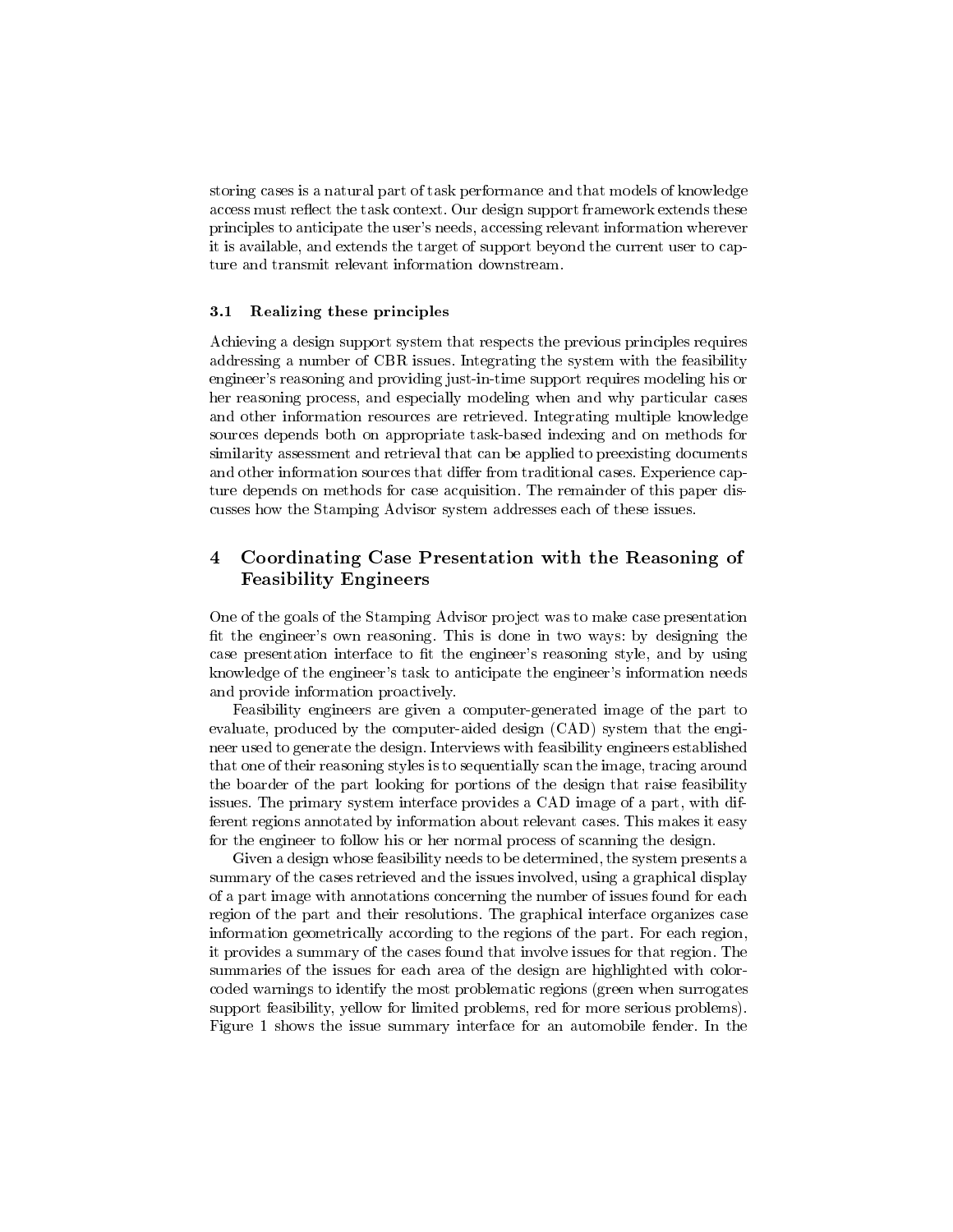screen display, the leftmost box, describing the headlamp opening, is highlighted in red because previous cases identied two potential issues that could not be resolved. The boxes for the nose (upper left) and wheel opening (bottom center) are highlighted in yellow, because each one includes one unresolved problem. No other problems were found, so all other boxes are highlighted in green.



Fig. 1. Screen image from the Stamping Advisor's issue summary screen.

To see additional information for a region, the feasibility engineer clicks on the boxes for the displayed issue sets to select a region of interest. A window appears with information about problems in prior parts (called "surrogate parts") in which that region was similar. The engineer can select problems from this list to see how they were resolved. In some cases, the design will have been revised to repair the problem, suggesting a possible revision to consider. In others, the previous engineer may have detected mitigating factors that were originally overlooked, which made the problem inapplicable; these suggest factors for the engineer to check in the current design. In some cases, the prior engineer may have decided that the problematic design feature was so valuable aesthetically that it counterbalanced the extra production costs; in that situation the old case contains information about the estimated costs to consider when weighing whether to allow the potential problem to remain. The interface for this process is shown in Figure 2.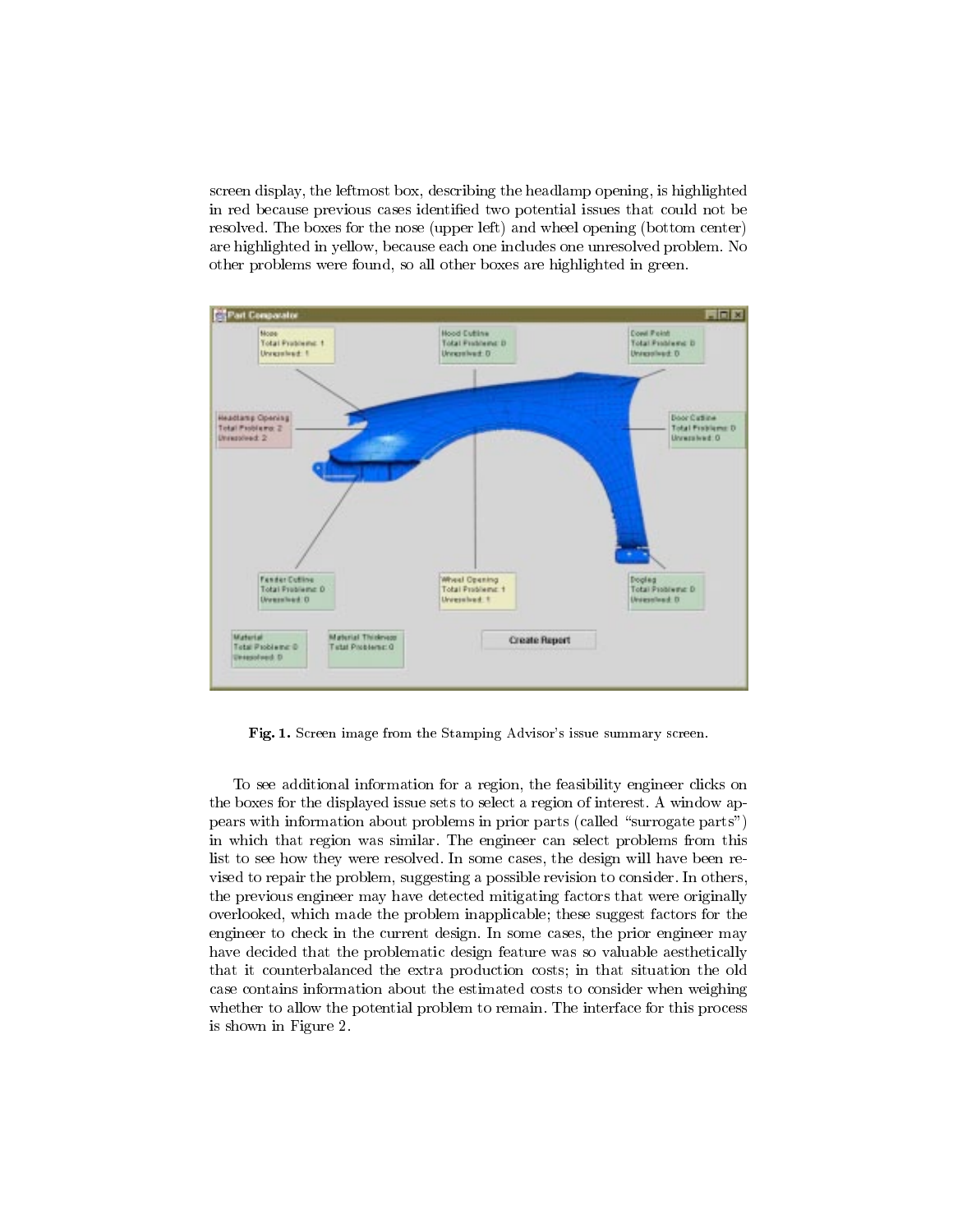

Fig. 2. Presentation of relevant surrogates, issues, and resolutions.

#### The Case Retrieval Process  $\overline{5}$

In the Stamping Advisor, each part type is associated with a predefined set of classes of features to examine for feasibility. For a fender, there are ten such classes. Eight of these are associated with geometric regions of the part (e.g., the class of features involved in the headlamp opening), while two concern characteristics of the material used (e.g., stamping aluminum parts instead of steel parts involves special feasibility issues concerning sheet metal thickness).

When the system retrieves cases for potential issues, candidate cases are filtered according to the type of part being analyzed; for example, when examining the feasibility of a fender, only prior experiences with fenders are considered for retrieval. Within the cases for the given type of part, the system retrieves one set of relevant cases for each class of features to examine. For example, the system retrieves cases for fenders with similar headlamp openings to suggest feasibility issues associated with the design of the headlamp opening; it retrieves cases for fenders with similar wheel opening tabs to suggest feasibility issues associated with the design of the wheel opening tabs, and so forth. After cases have been filtered by the part and the type of part feature under consideration, the basic matching process is a nearest-neighbor algorithm using feature weightings developed for the domain.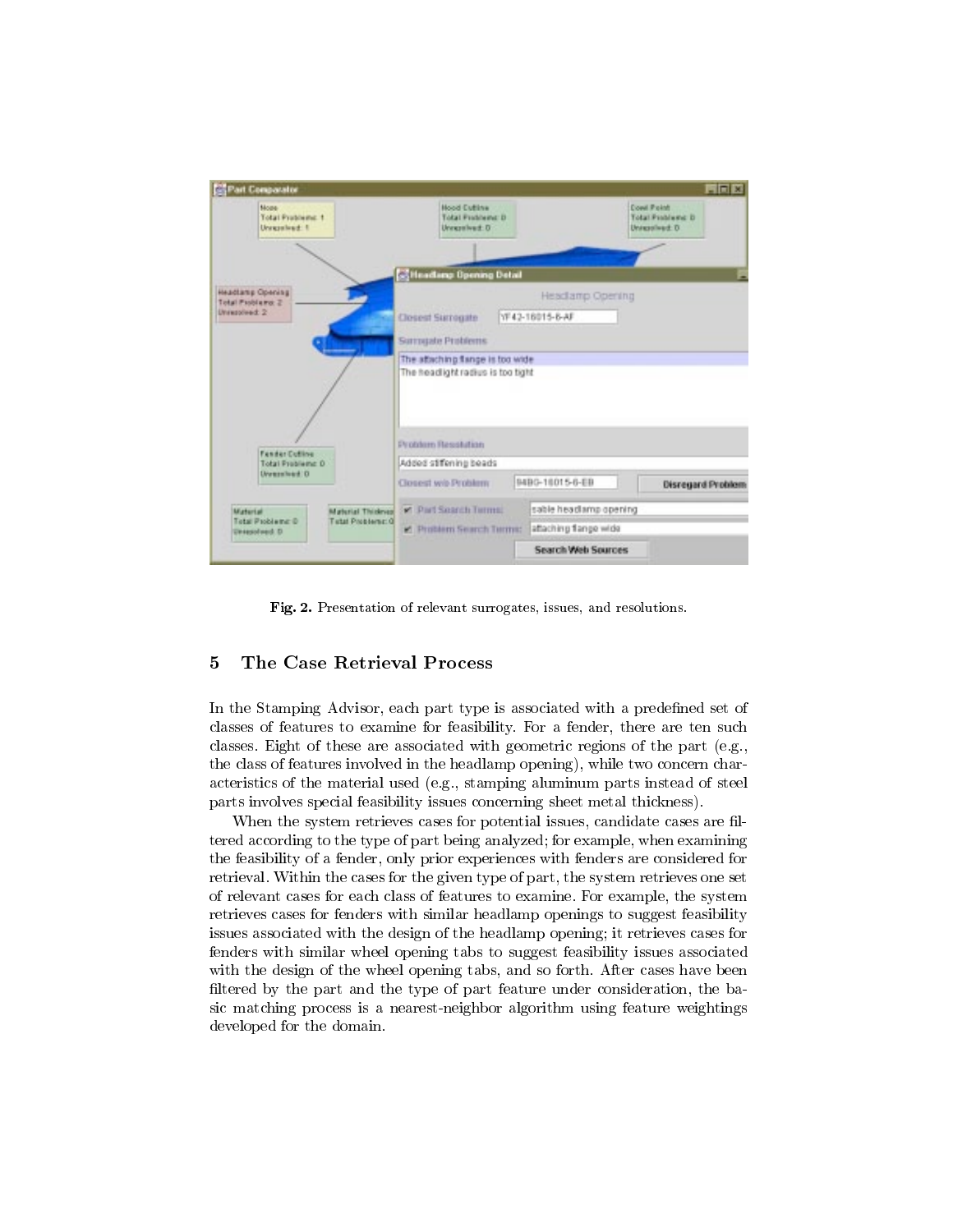In some instances, relationships may exist between distinct classes of features, so that simply considering the regions independently is not sufficient. For example, one stamping problem is "springback," in which a panel returns to its original shape after stamping (e.g., because of the amount of stretching required and the material used). The amount of "springback" may depend on the relationships between the shapes of two adjacent regions. In such cases, the relationship across types of features is recorded and used to adjust the weighting of retrieved cases. For example, if both adjacent regions have features that suggest springback, the weight of the cases suggesting springback is increased compared to the weights that were derived from looking at each region alone before considering the supporting relationship between them.

#### 6 Integrated Information Access

Cases are helpful for warning of potential problems and suggesting prior solutions. However, additional information may be needed to assess the relevance of prior issues, to determine the applicability of old solutions, or to develop new solutions reflecting changed constraints. For example, Ford maintains on-line manuals with design recommendations for keeping stamping costs reasonable and for maintaining consistent styling. Given that these information sources will often be required to supplement retrieved cases, access to this information is important.

Keeping with the philosophy of integrating the CBR system, our goal was to use knowledge of the user's task and task context to automatically guide the search for this information: to automatically present the engineer with the supplementary information that is useful, given the knowledge that it is being retrieved in response to specific issues in a specific case. To provide this support, the Stamping advisor uses tracking information about the current task to automatically formulate targeted queries that can go against documents indexed by standard search engines. The delivered system demonstrates this capability by automatically generating queries to retrieve relevant style guidelines from the Ford Advanced Feasibility Guidelines for Styling.

#### 6.1Query Generation and Document Retrieval

As a product of the manual feasibility analysis process, textual information such as part names, part numbers, problem descriptions, feature names, and the vehicle name are recorded in a paper description. This information has been encoded into the database from which the cases are retrieved, and consequently is available for every part handled by the Stamping Advisor. This text is sufficient to distinguish parts at a textual level.

The Stamping Advisor uses this descriptive information, combined with its model of task relevance, to form queries to other information resources. Specifically, when a feasibility engineer is considering a feature, the system automatically forms queries to gather additional information about related features or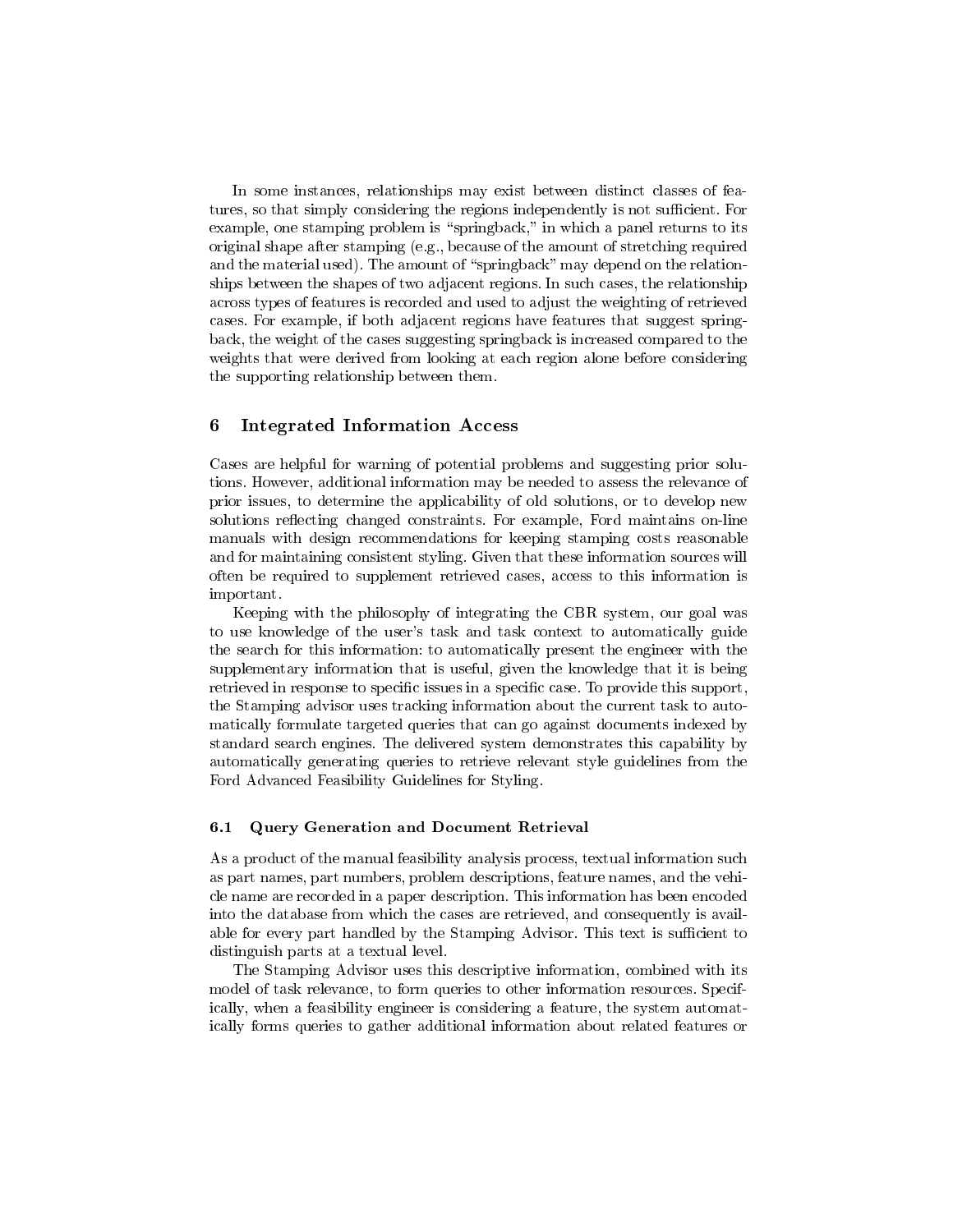problems from on-line resources. Four pieces of information establish the context for this query: the names of the vehicle, part, and problematic feature, and the textual description of the problem in question. These are extracted form the record of the current design. The system removes words contained in a standard stop list and makes a query from the remaining terms.

For example, when the feasibility engineer examines the headlamp opening problems highlighted in Figure 1, one of the issues is that the attaching flange is too wide. The Stamping Advisor generates a query containing "Sable headlamp" opening" for the part under consideration, and "attaching flange wide" for the problem. Upon the feasibility engineer's request, this query is used to search for relevant guidelines in on-line manuals. Before initiating search, the engineer can request that the query be focused on only similar parts or similar problems, and can edit the query text as desired (e.g., to replace "Sable" to compare the styling on a different line of car). The query presentation interface is shown at the bottom right of Figure 2.

Once created, this query can be passed to any typical Internet search engine to search selected resources. In our implementation, we use the document indexing system Verity to index documents such as the on-line Ford Style Guide illustrated in Figure 3. Verity processes queries by stemming each of the given words, broadening the search to other possible forms of the terms, and assigning a numerical score. This score is based first on the number of word matches and then on the density of those matches within a given document. The list of matches is presented to the feasibility engineers, who can select documents to retrieve.

#### $\overline{7}$ 7 Integration Across Tasks

Previous case-based design support tools have a natural goal: aiding a designer in his or her task. However, in industrial settings, the designer's task is only one step in an extended process. For example, in stamping design, one or more designers initially formulate the design, a feasibility engineer critiques the design and makes suggestions, and the design is refined though an iterative cycle of changes and critiques. When a design is finalized, downstream design team members may need to evaluate the design, its potential issues and the designers' justifications for why they matter (or do not matter), and how they were resolved. Ideally, design aids should support this entire process rather than supporting only one individual step. This requires the sharing of information across tasks.

A tenet of our design support principles is that the design support system for any particular task should automatically access information about the previous tasks to provide a context for its reasoning, and should produce products that can be used by the reasoning processes downstream. Work is under way on augmenting the CAD system used for initial design to automatically capture the specification information used in feasibility analysis cases (e.g., to capture the part number, part type, vehicle, and a pointer to the CAD file), to be passed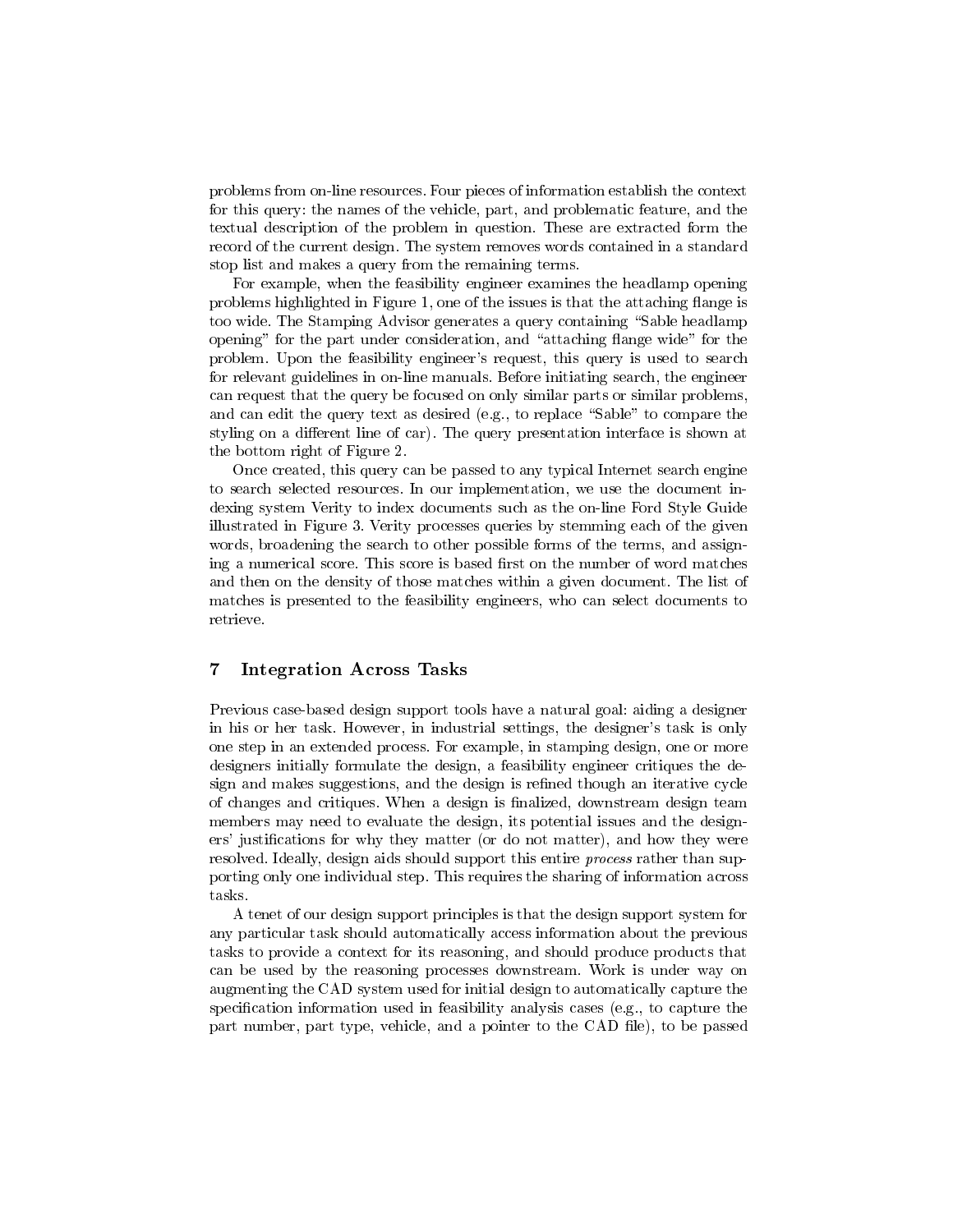

Fig. 3. Style guide page retrieved as relevant to the problem of headlamp opening being too tight.

automatically to the Stamping Advisor at the start of feasibility analysis. This will provide additional integration between the task of the initial designer and the feasibility engineer.

At the close of the feasibility assessment process, the system generates a Final Report Document to aid upstream or downstream design team members who need to understand or evaluate the feasibility engineer's work, replacing documentation generated by hand. In our model of the evaluation task, the information needed is: (1) the part being examined, (2) the issues considered, (3) how they were disposed of, and (4) the surrogates providing evidence relevant to the issues and decisions. A sample Final Report Document is shown in Figure 4.

#### 8 Case Capture

Ford maintains an extensive library of reports of feasibility analysis problems and solutions in paper form. However, as is often the case in applying CBR, there is a bottleneck in translating this information into a usable case form. The ability of the Stamping Advisor to create Final Report Documents suggests a way to alleviate this bottleneck. In the Stamping Advisor, a user's decisions about appropriate surrogates, the problems they predict, and the ultimate disposition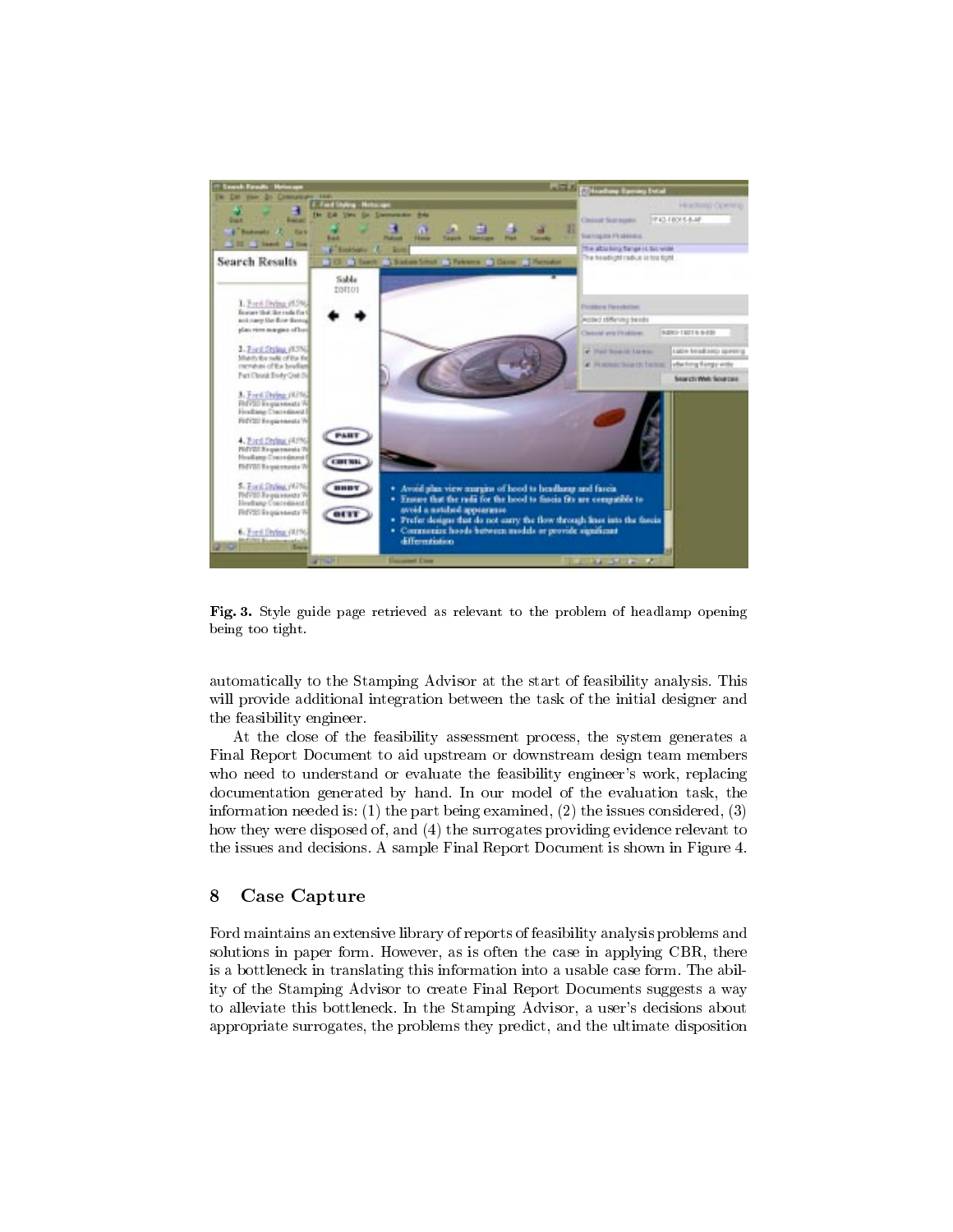

Fig. 4. Final report document.

of the problems are captured by the system during the feasibility assessment process. These are used to create the Final Report Document. This document is produced as the by-product of the user's decision-making and does not require additional effort on his or her part beyond that already required to convey the needed information downstream. This document automatically combines information captured from the user with other background information, gathering all the information needed to generate a new feasibility assessment case.

This case capture framework gathers data when they are available at each phase of the design process, not just during feasibility analysis. The growing record is made available to each downstream process for reasoning from existing data and addition to the record. In particular, information is built up during initial part design, feasibility analysis, and final decision-making on how to proceed on a part.

Information used to characterize part designs in the CAD system (e.g., (model, year, and part number, and a pointer to the CAD file) provide an initial record of the design. Current seed cases include geometric features, and work is ongoing to support the addition of geometric features to new cases. Ideally, general-purpose automatic geometric matching procedures (e.g., (Coulon and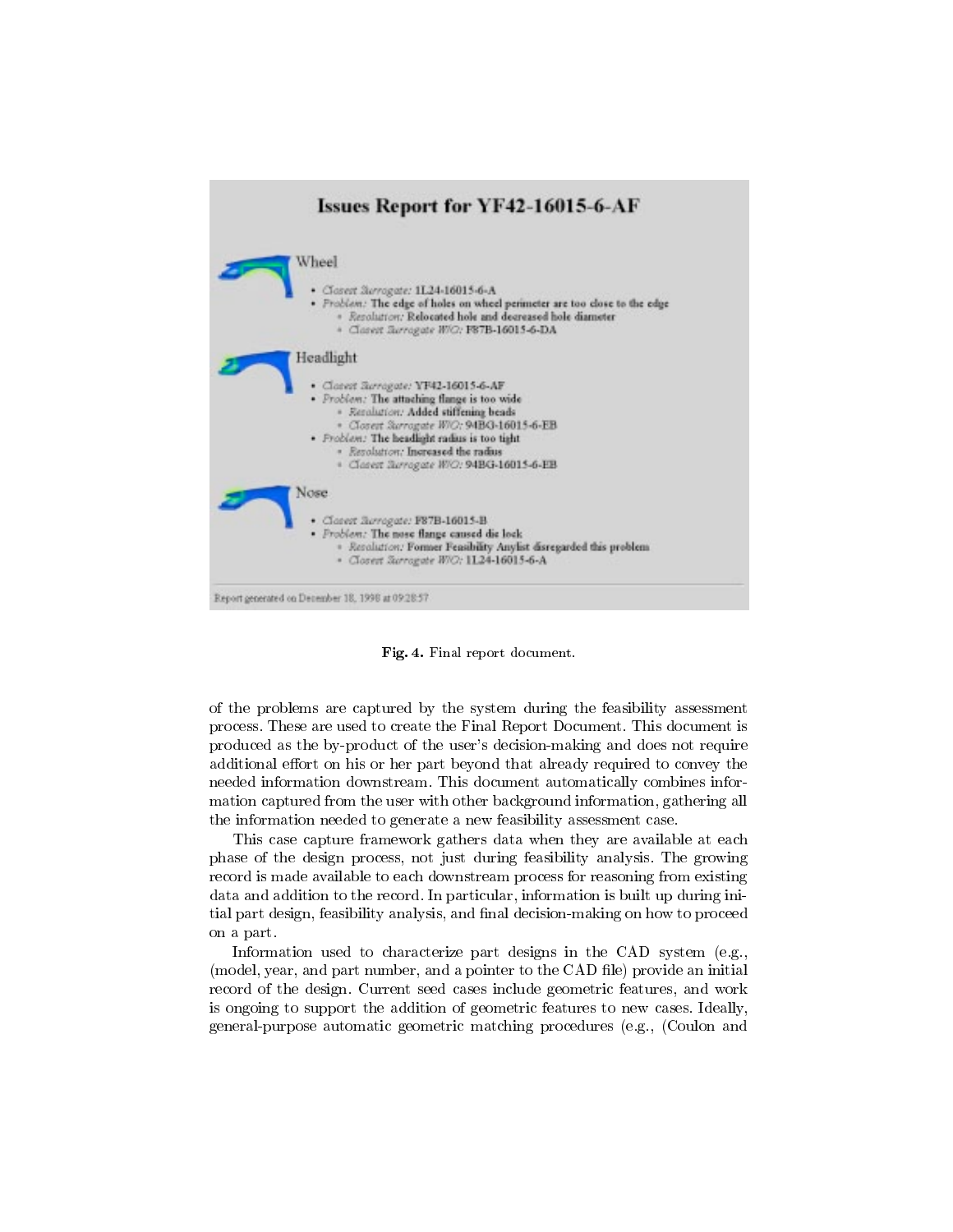Steffens, 1994) could be applied to the designs. However, given the specialized domain and comparatively small number of important features, special-purpose feature extraction routines also appear practical. Some of these have been developed by Ford. Alternatively, because the engineer must already document the important geometric features when describing problems to generate the downstream report, it would be comparatively simple to tag these features according to a predefined vocabulary of standard features that can then be used for matching.

When the Final Report Document is provided electronically to the person who determines the final disposition of the request, that person can enter the final decision to complete the case information. By controlling the information that can be entered at each step of the process (e.g., though menus), cases can be standardized. However, the ability to do textual searches provides the additional capability to search through free-form comments, etc.

In summary, our framework integrates case capture across different parts of the design process and uses cases as a vehicle both for sharing knowledge as it is gathered and for long-term knowledge capture. In particular, case content should:

- 1. Be built up incrementally as a natural part of the problem solving process.
- 2. Be used incrementally during the process, as soon as it has been generated.
- 3. Provide a full record of relevant information at the end of the process, in the form needed for future use by tools to support feasibility assessment.

This supports rapid growth of case information and the standardization of provided information.

### 9 Relationship to Previous Work

#### 9.1Case-Based Design Support

A wide range of case-based design support tools has been developed for numerous tasks such as architectural design (Gebhardt et al., 1997; Goel et al., 1991; Hua and Faltings, 1993; Maher et al., 1995; Smith et al., 1995), conceptual design of aircraft subsystems (Domeshek et al., 1994; Leake and Wilson, 1999), autoclave layout design (Hinkle and Toomey, 1995), device design (Goel, 1989; Sycara et al., 1991), and circuit design (Vollrath, 1998). The Stamping Advisor's task is most closely related to that of the load validator in the system Clavier (Hinkle and Toomey, 1995), which warns users about potential problems in new autoclave layouts by presenting users with similar prior layouts and their outcomes. A crucial issue in autoclave layout design is the interacting effects of components of the layouts, and these interactions are hard to explain and separate. Consequently, Clavier based its predictions on the similarity of the previous layouts, taken as a whole, with entire current designs. In the Stamping Advisor domain, problems can be localized by the feasibility engineer. Consequently, Stamping Advisor cases represent problems at the level of the individual regions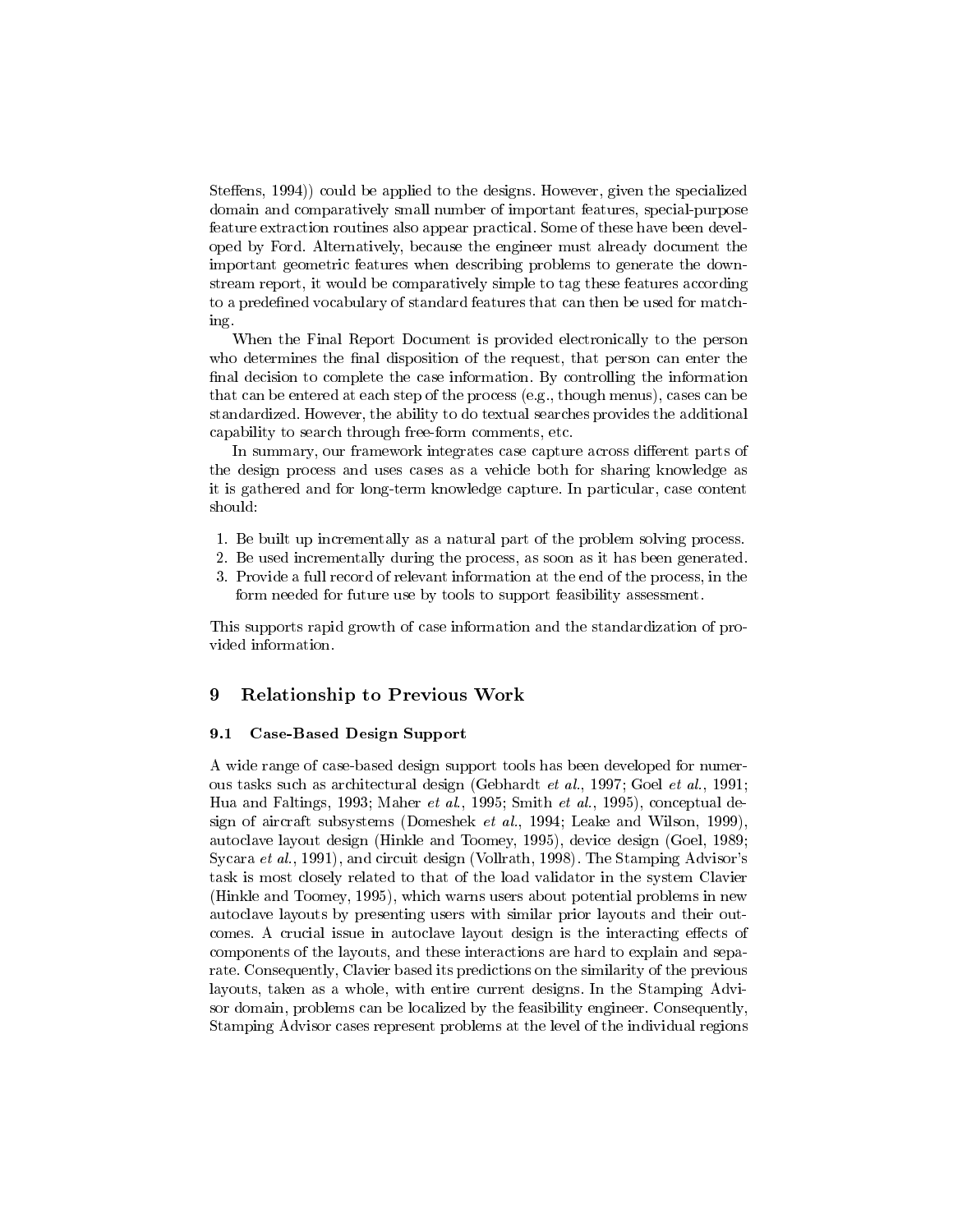they affect (with additional checks for interactions that span multiple regions), which facilitates transfer of problem information to new contexts (for example, headlamp opening problems can be predicted based on prior experiences with the headlamp openings in very different styles of fenders). The Stamping Advisor also differs in using cases not only to advise, but also to capture and communicate the rationale underlying design decisions taken in response to its advice.

The Stamping Advisor demonstrates a number of principles for integrating CBR into the engineering design process. First, the system brings CBR into the feasibility engineer's normal reasoning process by integrating case-based support with the CAD tools already used to create and examine designs for stamped parts. This approach is similar to those taken by the FABEL (Gebhardt et al., 1997) and CADRE (Hua et al., 1996) projects, both of which integrate the CBR system with existing CAD systems. It differs, however, in using a very specic task model to automatically determine the types of information to provide and when to provide it with just-in-time retrieval. In contrast, FABEL provides a "virtual construction site" that the engineer can navigate, and a tool kit from which the designer selects tools to perform particular types of retrievals. The Stamping Advisor uses its model of how the feasibility analysis task is done to anticipate specific information needs and proactively determine what information is needed and how to retrieve it.

#### 9.2Integrating CBR and IR

The Stamping Advisor also goes beyond case-based support to integrate multiple knowledge sources. There is considerable current interest in the use of CBR for textual cases, and in the use of information retrieval methods to access them (Lenzand Ashley, 1998). A challenging question is how to maintain the strengths of CBR—the pragmatic focus that traditional CBR provides—while exploiting the generality of IR methods for assessing the similarity of documents. This depends on bridging the gap between task-relevant indexing used in CBR and methods that can be applied to unstructured textual data. (Rissland and Daniels, 1996) present one method for this integration in the retrieval of legal cases. Their system first performs a feature analysis to do a traditional CBR retrieval of the most relevant cases from a case library represented in a carefully structured form. It then uses the textual descriptions of those cases as seed examples for the relevance feedback mechanism of a text-based information retrieval system, which generates queries to retrieve similar texts from a larger library of textual case descriptions. The Stamping Advisor uses task-based characterizations more directly: it directly generates a search engine query from relevant problem features. Because the role of each component in the query is readily apparent, the Stamping Advisor also provides the user with the capability to revise this query before search to reflect additional information goals that may not be known to the system.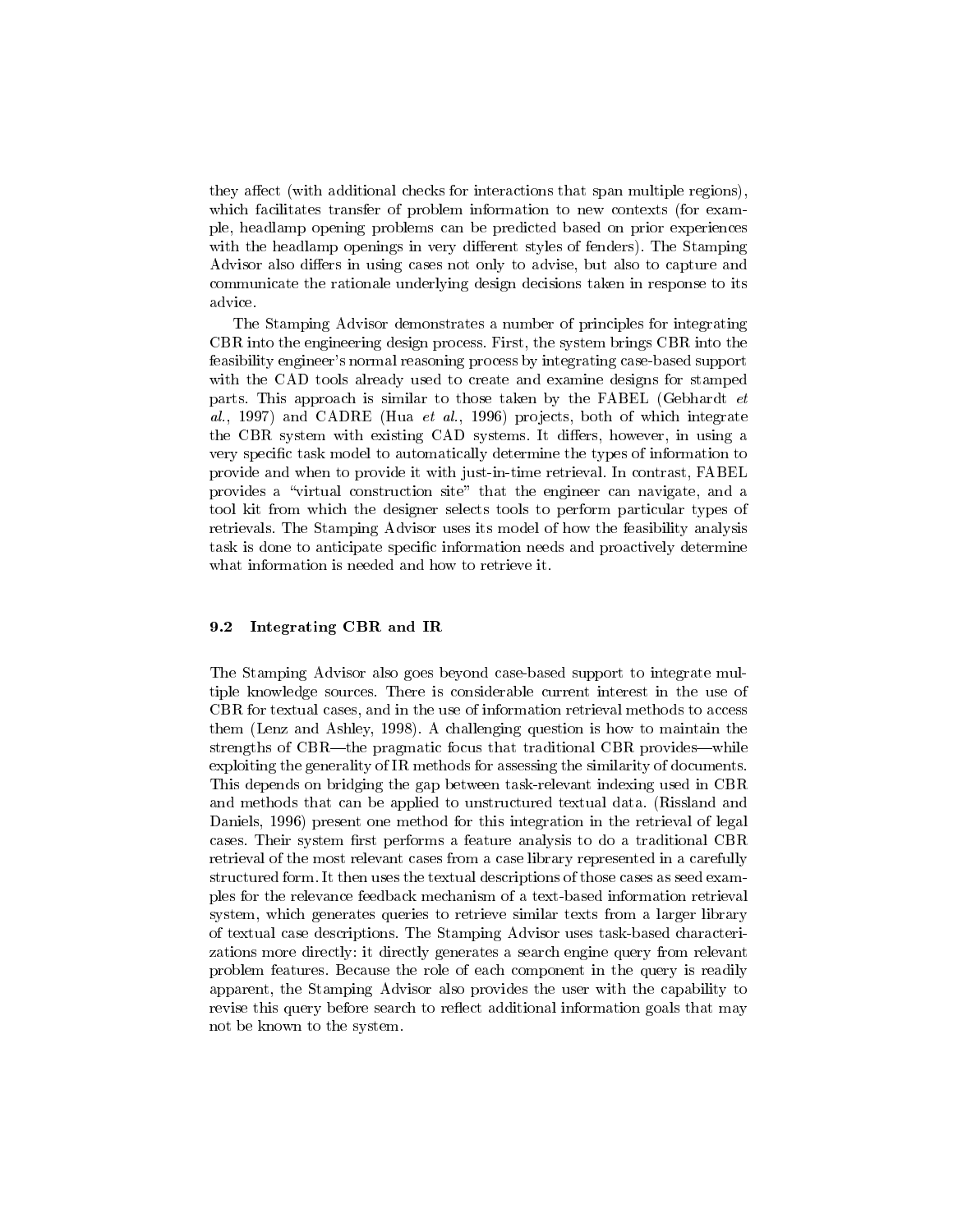#### 9.3Case Capture

A crucial issue for scaling up CBR applications is knowledge capture. The Stamping Advisor system is designed to facilitate this through knowledge capture during use. Feasibility analysis is a "natural" CBR domain (Mark et al., 1996), in that the manual feasibility analysis process includes extensive paper documentation for each design case. However, the primary case acquisition mode we envision is from system use itself. Even if no cases were available in the system case library, the system would be useful as a convenient interface for recording feasibility information (now recorded on paper) and aiding search through online resources. Thus feasibility engineers have the incentive to use the system, and their use provides cases that will increase its usefulness as sufficient data is gathered to take full advantage of the CBR component.

#### 10 **Conclusions**

The Stamping Advisor project illustrates a set of principles for integrating casebased reasoning systems into the larger task context. The system was designed to provide an open architecture for case and other information retrieval based on features of the current design, and to exploit and support the flow of information from successive steps of the design process. To make the system natural to use, the interaction is designed to parallel the feasibility engineer's own problemsolving process and to automatically provide just-in-time access to the right cases, rather than placing the burden on the user to formulate requests. The system uses its task model to generate focused IR queries to access additional knowledge sources, retaining the capability for the user to adjust those queries to explore additional topics. The system does automatic knowledge capture, gathering information about each interaction and using it for a dual purpose: to provide the information needed downstream of the reasoning task and package new cases for future use.

The central lesson of this work is that the development of successful casebased design aids must depend not only on the CBR processes themselves but on crucial questions of integrating CBR system into the larger task context: making the system automatically provide information when it is needed and in the right form, accessing relevant information from additional information sources, and communicating and capturing information. We are continuing to strengthen this integration as the current system is refined. One goal, for example, is to fully integrate the Stamping Advisor into the initial CAD design process, to immediately warn the original designer of potential problems while the design is being generated. We believe that CBR fits naturally into a new mode of knowledge management that not only tracks where documents are, but tracks how they are used and where they are needed to access multiple information sources to provide the right information at the right time.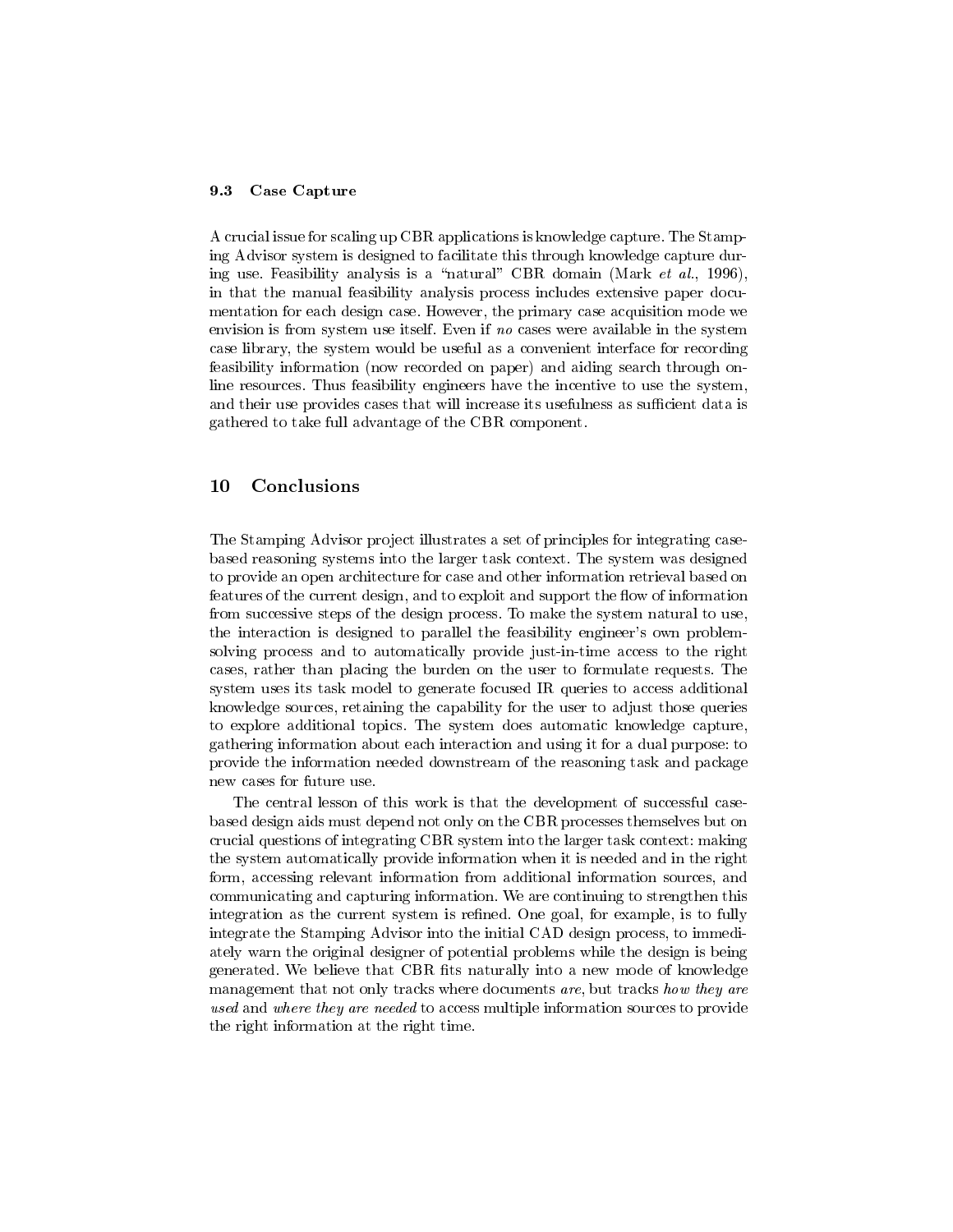## References

- [Coulon and Steffens, 1994] C.-H. Coulon and R. Steffens. Comparing fragments by their images. FABEL Report 13, Gesellschaft für Mathematik und Datenverarbeitung mbH, 1994. Pages 36-44.
- [Domeshek et al., 1994] E. Domeshek, M. Herndon, A. Bennett, and J. Kolodner. A case-based design aid for conceptual design of aircraft subsystems. In Proceedings of the Tenth IEEE Conference on Artificial Intelligence for Applications, pages  $63-69$ , Washington, 1994. IEEE Computer Society Press.
- [Gebhardt et al., 1997] F. Gebhardt, A. Voß, W. Gräther, and B. Schmidt-Belz. Reasoning with complex cases. Kluwer, Boston, 1997.
- [Goel et al., 1991] A. Goel, J. Kolodner, M. Pearce, and R. Billington. Towards a case-based tool for aiding conceptual design problem solving. In R. Bareiss, editor, Proceedings of the DARPA Case-Based Reasoning Workshop, pages  $109-120$ , San Mateo, 1991. DARPA, Morgan Kaufmann.
- [Goel, 1989] A. Goel. Integration of Case-Based Reasoning and Model-Based Reasoning for Adaptive Design Problem Solving. PhD thesis, The Ohio State University, 1989.
- [Hinkle and Toomey, 1995] D. Hinkle and C. Toomey. Applying case-based reasoning to manufacturing. AI Magazine,  $16(1):65{-}73$ , Spring 1995.
- [Hua and Faltings, 1993] K. Hua and B. Faltings. Exploring case-based design CADRE. Artificial Intelligence in Engineering Design, Analysis and Manufactur $inq$ ,  $7(2):135–144$ , 1993.
- [Hua et al., 1996] K. Hua, B. Faltings, and I. Smith. CADRE: Case-based geometric design. Artificial Intelligence in Engineering,  $10:171-183$ , 1996.
- [Knoblock and Levy, 1998] K. Knoblock and A. Levy, editors. Proceedings of the AAAI-98 workshop on AI and information integration. AAAI Press, Menlo Park, CA, 1998.
- [Kolodner, 1993] J. Kolodner. Case-Based Reasoning. Morgan Kaufmann, San Mateo, CA, 1993.
- [Kolodner, 1994] J. Kolodner. From natural language understanding to case-based reasoning and beyond: A perspective on the cognitive model that ties it all together. In R. Schank and E. Langer, editors, Beliefs, Reasoning, and Decision Making: Psycho-Logic in Honor of Bob Abelson, pages  $55-110$ . Lawrence Erlbaum, Hillsdale, NJ, 1994.
- [Leake and Wilson, 1999] D. Leake and D. Wilson. Combining CBR with interactive knowledge acquisition, manipulation and reuse. In Proceedings of the Third International Conference on Case-Based Reasoning, Berlin, 1999. Springer Verlag. In press.
- [Leake, 1998] D. Leake. Cognition as case-based reasoning. In W. Bechtel and G. Graham, editors, A Companion to Cognitive Science, pages 465-476. Blackwell, Oxford, 1998.
- [Lenz and Ashley, 1998] M. Lenz and K. Ashley, editors. Proceedings of the AAAI-98 workshop on textual case-based reasoning. AAAI Press, Menlo Park, CA, 1998.
- [Maher et al., 1995] M. Maher, B. Balachandran, and D. Zhang. Case-based reasoning in design. Erlbaum, Hillsdale, NJ, 1995.
- [Mark et al., 1996] W. Mark, E. Simoudis, and D. Hinkle. Case-based reasoning: Expectations and results. In D. Leake, editor, Case-Based Reasoning: Experiences, Lessons, and Future Directions, pages 269-294. AAAI Press, Menlo Park, CA, 1996.
- [Rissland and Daniels, 1996] E. Rissland and J. Daniels. The synergistic application of CBR to IR. Artificial Intelligence Review, 10:441-475, 1996.